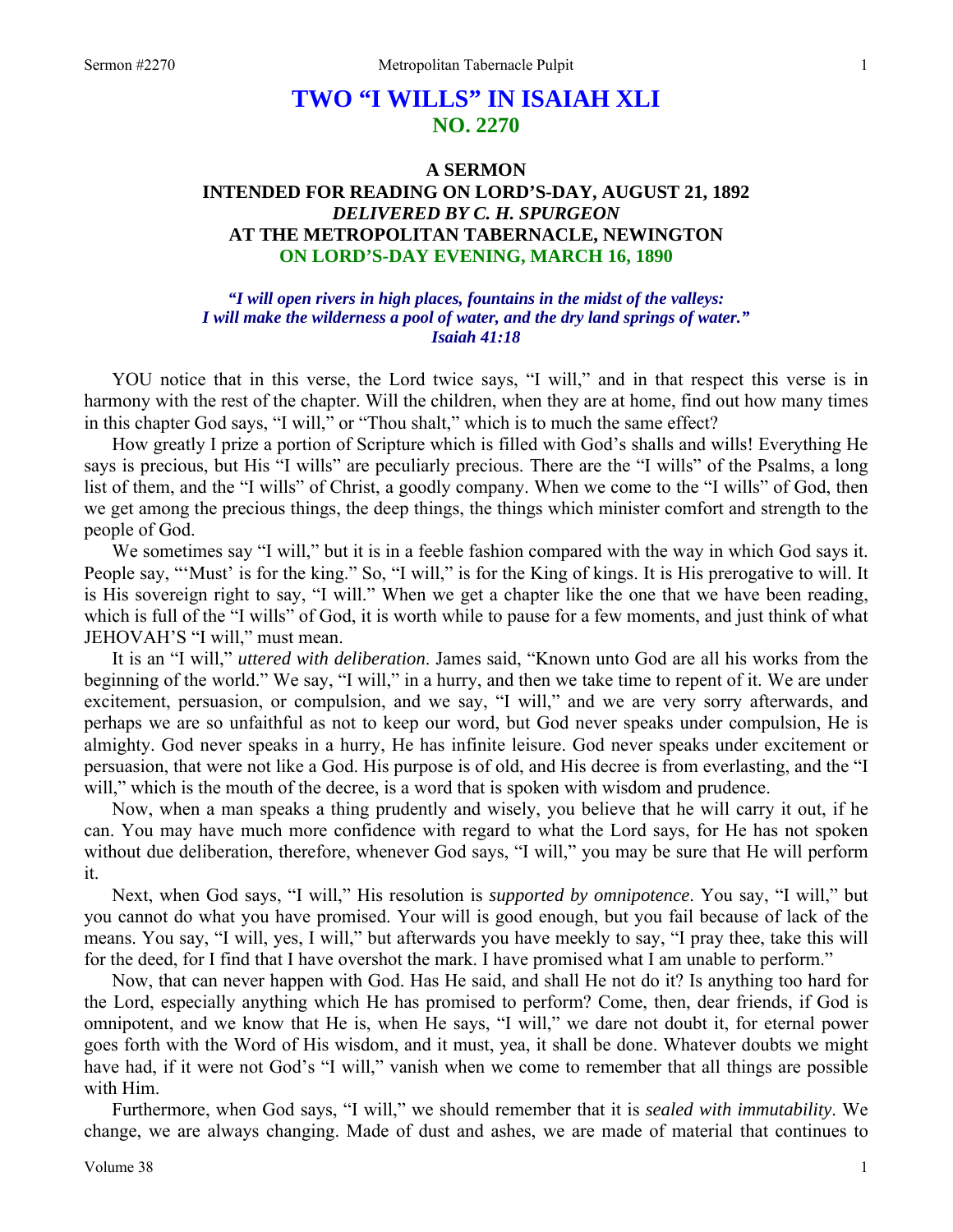change. Hence, we say today, "I will," and we mean it, but tomorrow we wish that we had never said, "I will," and the next day we say, "I will not." Ah! me, the suicides that have come through resting on the word of a man who was false, and proved a traitor to his friend. But God never changes, He is the same yesterday, today and for ever. The thing that has gone out of His mouth shall never be reversed. When He once says, "I will," depend on this, He still says, "I will," and till heaven and earth shall pass away, it will still be, "I will."

He is too perfect to change, for being perfect, He cannot change. A changeable being either changes from a worse to a better, in which case he was not perfect before, or else he changes from a better to a worse, in which case he will not be perfect afterwards, but God being always perfect, is always the same, never withdrawing His Word, or altering His purpose. Will you not, therefore, believe the unfailing word of an unchanging God? Can you not hang upon it, and when He says, "I will," depend on it that it shall be even so?

Once more, when God says, "I will," it will be *carried out in faithfulness*. He has fulfilled His threatenings. He never idly vapors, and utters words of terror without intending to carry them out, and when it comes to promises, rest you sure that God never flatters the ear, and then deceives the man. If He did not mean to do it, He would not say, "I will."

Eternal faithfulness performs what eternal wisdom declares. Shall God lie? Is He a man as you are? Will He deceive? Will He falsely promise, and then run from His Word? That be far from Him, and let it be far from us thus to blaspheme His name by such a thought. Come, then, child of God, you who know Him, if He has said, "I will help thee," He will help you. If He says, "I will strengthen thee," He will strengthen you. Believe God, without a trace of doubt, and "be of good courage, and he shall strengthen your heart, all ye that hope in the LORD."

Now, all this is meant to introduce my text, with its two glorious, "I wills." Let us try and get something out of them. The Lord says, "I will open rivers in high places, and fountains in the midst of the valleys: I will make the wilderness a pool of water, and the dry land springs of water."

**I.** I propose to apply the text as a sort of general promise to many things, and first, to apply it to THE TRIALS OF SAINTS.

Consider, first, *their temporal trials*. God's people may be hungry and thirsty, and their anxiety may be great. Your cupboard may be bare, the flocks may be cut off from the fold, and there may be no herd in the stall, but God can feed you. Though you seek water, and there is none, He can open rivers in high places, and fountains in the midst of the valleys. Do not distrust the God of providence.

Many of His children have been brought to their last loaf, and yet they have not starved. Remember her who had nothing left but a little meal and a little oil, when the prophet came to her, and yet the barrel of meal wasted not, neither did the cruse of oil fail. Remember him who sat by the brook Cherith, and the ravens brought him bread and meat in the morning, and bread and meat in the evening.

Perhaps no miracle will be wrought for you, possibly God will feed you without a miracle, and so long as it is done, you will equally praise Him, whether the supply is providential or miraculous. Plead these promises, "Trust in the LORD, and do good; so shalt thou dwell in the land, and verily thou shalt be fed." "He shall dwell on high: his place of defense shall be the munitions of rocks: bread shall be given him; his waters shall be sure." What though there is nothing at present, perhaps by tomorrow morning the Lord may have opened rivers in high places, and fountains in the midst of the valleys.

Certainly my text is true in *the spiritual experience of believers*. Do you know what it is, sometimes, when spiritual things are at a very low ebb, when you cannot find any joy, and scarcely any hope, when you look into your own heart, and all seems as dry as the earth after a long autumn drought? You have no power, no strength, scarcely any desire. You sit down, and say, "I am afraid that I am no child of God, I am given up, I am spiritually dead."

Yet have you never known, within an hour, the great water-floods to be let loose, and your soul to be full of feeling, full of faith, hope, joy, love? The chariot wheels were taken off, and the chariot dragged very heavily, but now, or ever you are aware, your soul has made you like the chariots of Amminadib.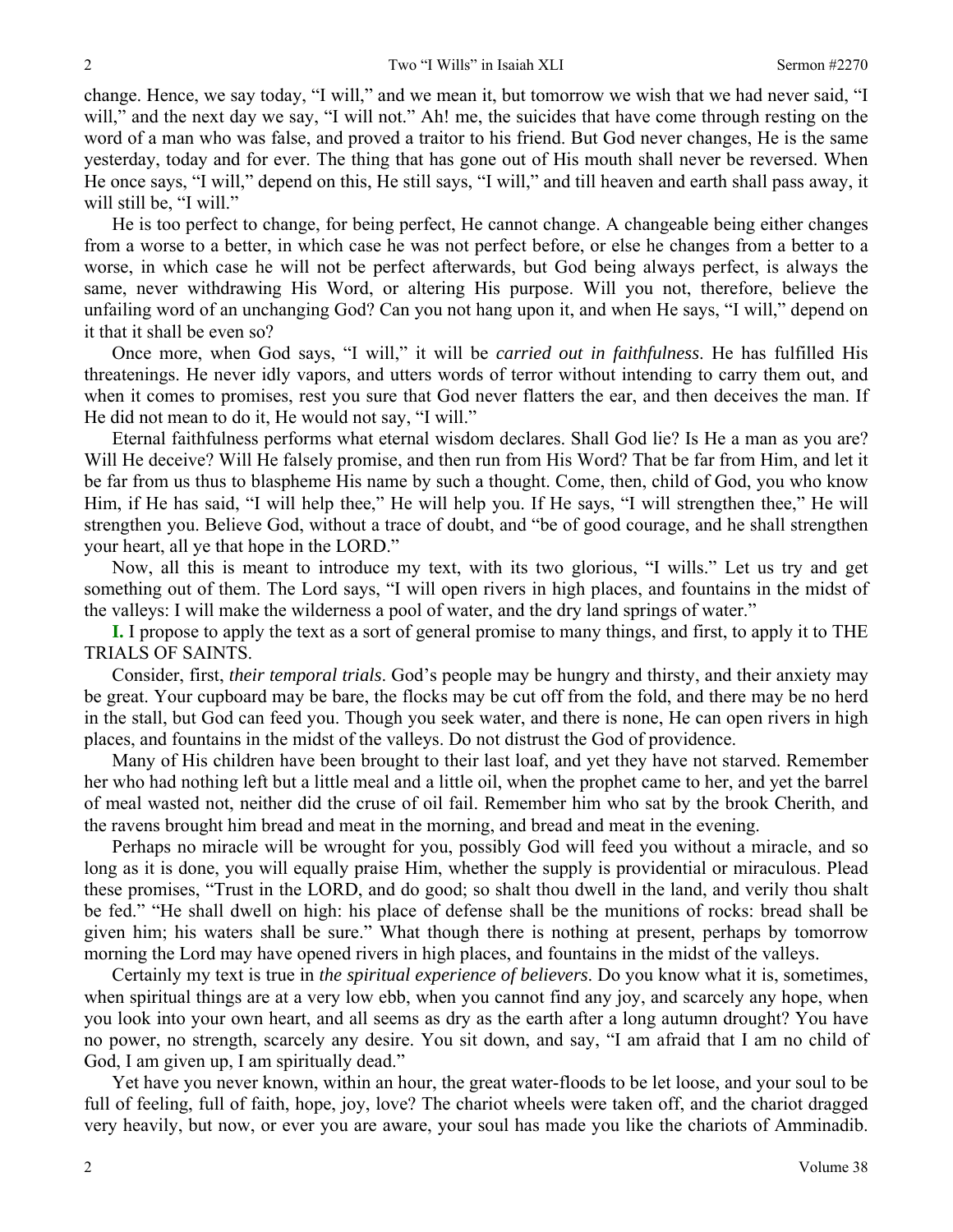You are leaping, you are laughing, for very joy. The Lord has turned your captivity, and filled your mouth with laughter, and your tongue with singing, and done it all of a sudden, too. God can do strange things for His people, even wonderful things which they looked not for.

I was noticing that there are in our text four words relating to water. Everything had been dry before, and there was no water for the thirsty to drink. Now, here you have rivers, fountains, a pool, and springs of water. There is a difference in the four words. The first is, "rivers." "I will open rivers in high places." There shall come directly from God a rush of mighty grace, like the streams of flowing rivers. Your poor, dead, dry heart shall suddenly feel that the waters of life have come directly from the throne of God to you. There shall be, "waters to swim in." You shall have abundance where before you had nothing.

The next word is "fountains," which may be rendered "wells." Now, wells are places to which people regularly go for water. They represent the means of grace. "With joy shall ye draw water out of the wells of salvation." Well, now, perhaps you have been to the means of grace, and yet obtained no comfort. You have not blamed the preacher, but you have blamed yourself very much.

But on a sudden God appears, and opens wells in the midst of the valley. Now the service is all full of refreshment. Now are you glad, and you no more go home saying, "I thirsted, but I went to the house of the Lord in vain, for I received no comfort." See what God can do, He can make rivers of grace flow direct from His throne, and He can open wells in the customary use of the means of grace.

But there is a third word, "I will make the wilderness a pool of water." Here you have the idea of overflowing abundance. God can give you so much joy that you will not know how to hold it all, and you will have to let it be like a pool that overflows its banks. God can give you so much earnestness that you can hardly employ it all in the work that you have to do. He can give you so much nearness to Himself, that your heart shall scarcely be able to contain your delight. God promises to make the wilderness "a pool of water." He does not give us just a drop of grace now and then, but He fills up the dry places till they become standing pools.

The fourth word is "springs." It seems to indicate a perpetual freshness. Where there was a long continued drought, there shall come perpetual freshness, always something new—new thoughts of Christ, new delights in holy service, new prospects of the world to come, new communion with God. He can make the dry land "springs of water." He has promised to do so, trust His gracious Word, and it shall be fulfilled in your experience even now.

I want God's people to use the text in this way, as God's promise for your temporals and for your spirituals. Oh! you that are in the wilderness, and find the sand dry and waterless, go you to God, and plead His promise. He has said, "I will," and He has said it twice over. Lay hold of an "I will," with each one of your hands, and come not away from the throne of grace till you have received an answer of peace to your petition, "LORD, do as thou hast said!"

**II.** Now, secondly, I am going to use the text in another way, not for God's people who are passing through trials, but as it may be applied to THE EXPERIENCE OF CONVERTS.

God will for you, my dear hearers, who have been lately converted, open rivers in high places, and fountains in the midst of the valleys. He will make your wilderness a pool of water, and the dry land springs of water.

Who were these people to whom the Lord spoke? Well, they were *people who were poor and needy*. "When the poor and needy seek water." God will not do much for spiritually rich people. I mean you who *say* you are rich in yourselves, and increased in goods, and have need of nothing, you who have all the grace that you want of your own making, you who trust in your own arm, and sacrifice to your own goodness. There is nothing for you in God. His grace is for the poor and needy.

I think that I have some of them here tonight. They feel as if they have no right to be here, they almost wish that they could get under the seat, and hide away, they feel so very low, so broken down. It is for you, dear friends, that God will make rivers and open fountains.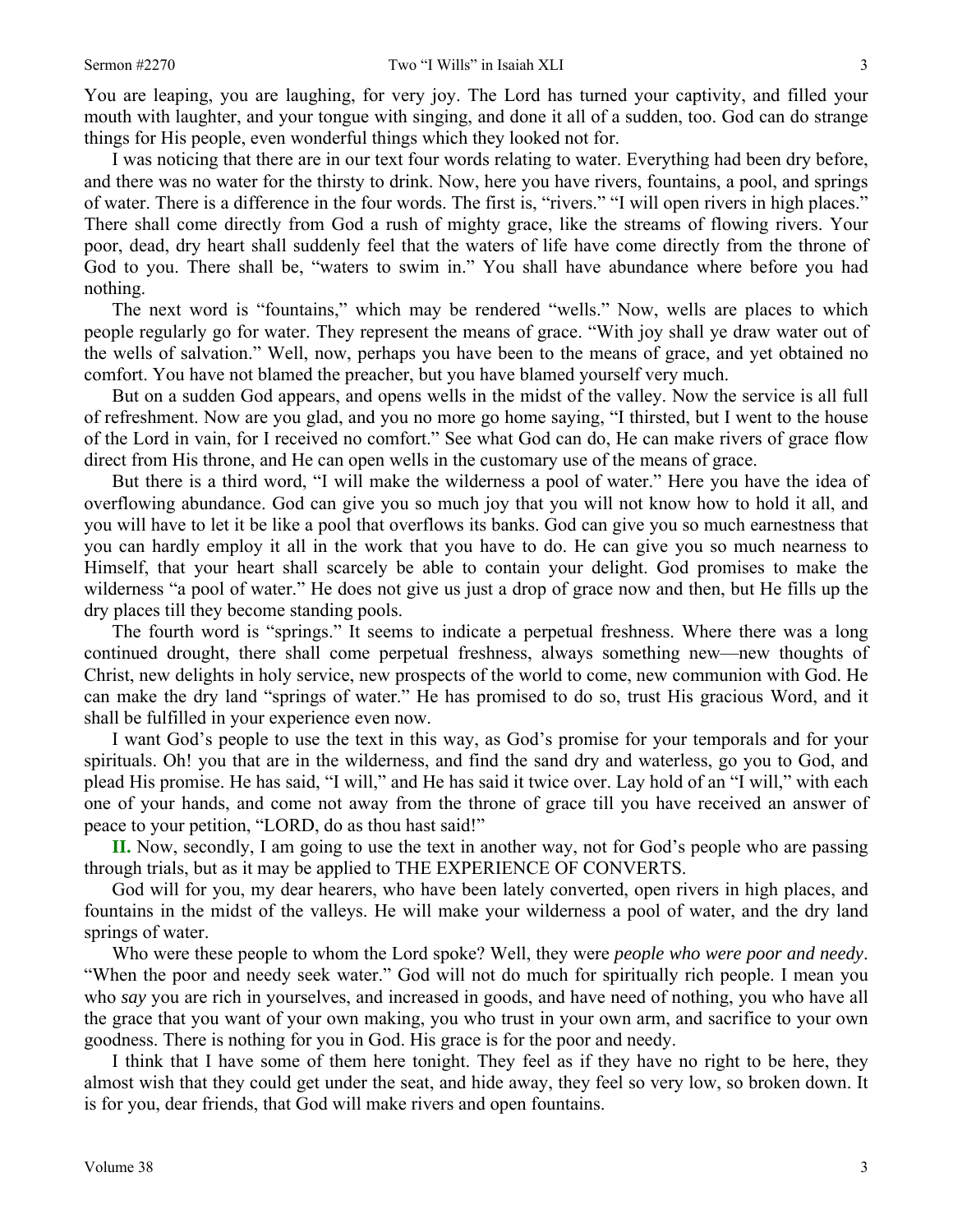When will He do it? When *they begin to ask Him*. "When the poor and needy seek water." Can you expect God to bless you if you do not seek Him? Your desires must be wide awake, you must be longing after God, you must cry in your heart, "I will return unto my God, I will seek mercy at His hands, I will plead with Him that I may be His child." Then will the Lord begin to open fountains and rivers for you.

But the time is noted further still. It is not only when they begin to seek, but when *they begin silently to plead*. Notice the words, "When their tongue faileth for thirst, I the LORD will hear them." But they were not speaking. Yet the Lord says, "I will hear them." But they could not speak, their tongue failed them because of their suffering from thirst. Yet says the Lord, "I will hear them."

A glib tongue is bad at praying. When a man prays in his heart, he is often like Moses, slow of speech. A sinner under a sense of sin is scarcely able to speak a word. Frost of the mouth, but thaw of the soul, this is what we want. Their tongue failed them, but their heart was speaking. We know that it was, for God says, "I the LORD will hear them."

"I cannot pray," says one. I am glad that you cannot. God will hear you now that your tongue fails you. You used to go upstairs, and pray for a quarter of an hour, perhaps, such prayer as it was, but now, when you kneel at your bedside, there is nothing but a broken groan or two, and a tear. God will hear you now. When your tongue fails, your heart begins to pray, and God hears you. "The sacrifices of God are a broken spirit: a broken and a contrite heart, O God, thou wilt not despise."

But the time mentioned is more sorrowful still, *these people were in abject distres*s. It is added, "When the poor and needy seek water, and there is none." "My day of grace is past," says one. I wonder whoever told you that lie. As long as you live, your day of grace is not past, do not believe any such thing, for—

#### *"While the lamp holds out to burn, The vilest sinner may return."*

"Ah, well!" says one, "I have gone to look for mercy, and there is none." So you think. Now is *the time for divine interposition*. When you seek water, and find none, God will open rivers for you. You remember how Elijah's servant went up to the top of Carmel, and look toward the sea, and he came back to the prophet and said, "There is nothing." But Elijah said, "Go again seven times." And it came to pass at the seventh time, that he said, "Behold, there ariseth a little cloud out of the sea, like a man's hand." When man says, "There is nothing," God comes in, and soon there is everything.

He made the world out of nothing, and He makes new creatures out of nothing. When you get back to nothing, God has come to everything. The end of the creature is the beginning of the Creator. I may seem to be speaking these words very calmly to you tonight, but I have within myself the deep persuasion that I am picturing some here who have reached the lowest point in their experience. They are despairing, they feel the sentence of death in their members.

Now is the time for God to interpose, for notice how my text breaks in, "When they seek water, and there is none," then God says, "I will. They cannot do anything, but I will open rivers in high places, I will make the wilderness a pool of water." What you want is a divine interposition. You want God to rend the heavens, and come down, and save you, and He has come down in the person of His Son. Jesus Christ is that great interposition of God, and He has come to open the rivers of grace, and to dig the wells of salvation.

The promise in the test also relates to *those who are in various positions*. There are some who are in very high places. You run up to the very tops of the mountains, and you fancy that God cannot reach you there, but He says, "I will open rivers in high places." A river on the top of a mountain is a wonderful thing, but God can make it so. However high you have gone, He can reach you.

Others of you are ordinary sinners down in the valleys. "Well," says the Lord, "I will open fountains in the midst of the valleys." You shall find water when you are on the hilltop, you shall not have to come down to the valley for it, and if you are in the valley, you shall not have to go up to the mountain for it, it will come just where you are. I like that thought.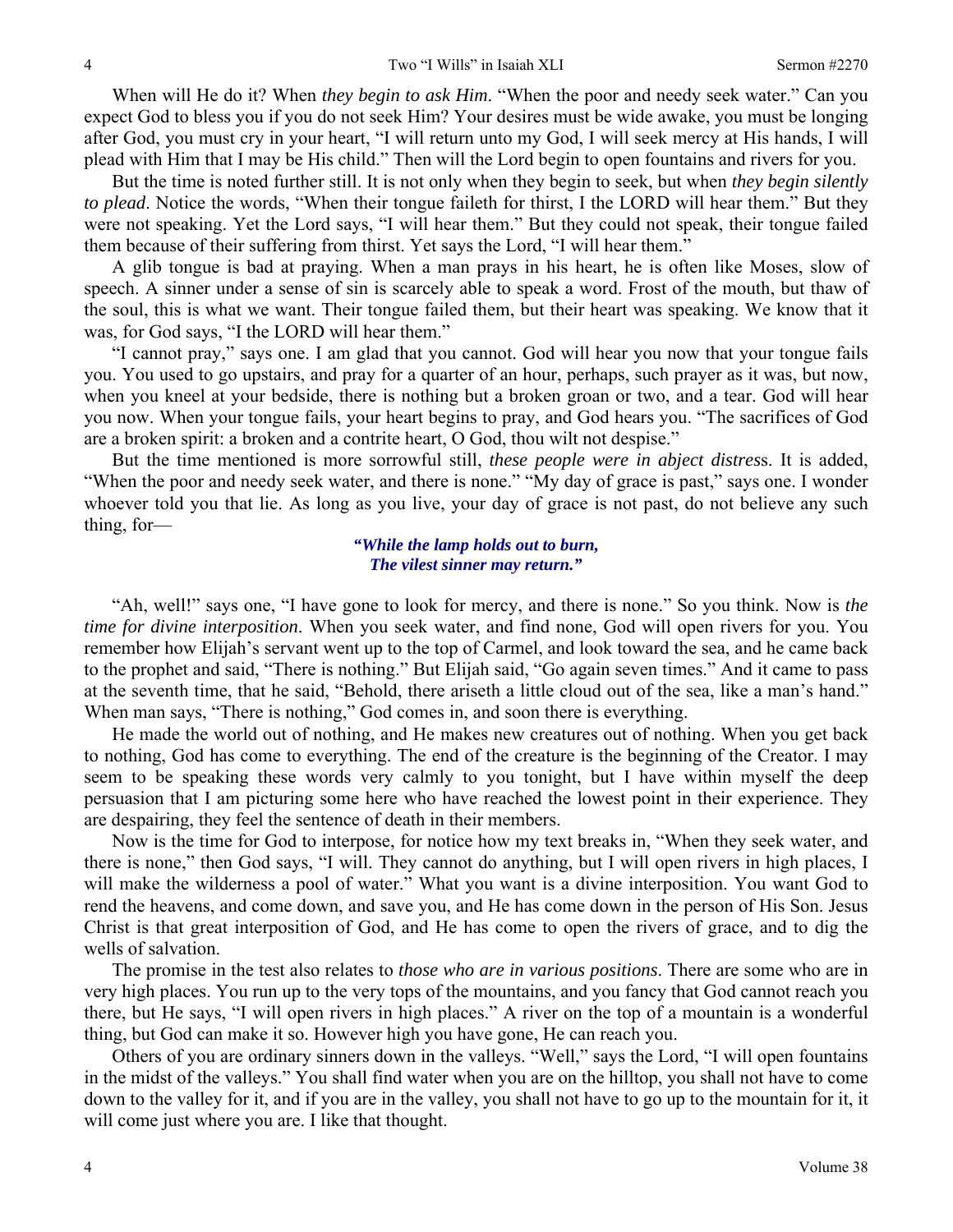There are some people who seem to think that we have to go a long way to find Christ, but indeed, Christ has come to us just where we are. To use an old illustration of mine, our railways companies generally make the station from half a mile to two or three miles from a town, so that you must have a cab or an omnibus in order to get to it, but our Lord Jesus Christ has made a station just where the sinner is. Step into the train now, the first-class carriage is right before you. You need not run for half an hour to try to get a ticket, for on this line there is "nothing to pay." "Whosoever will, let him take the waters of life freely," for it flows at his feet, whether he is on the mountains or in the valleys.

Yes, and to vary the promise still more, the Lord says, "I will make the wilderness a pool of water." Have you ever seen a wilderness, a large extent of flat country covered with sand and stones? I have crossed such a wilderness on a small scale, where there was no herbage, nothing green, just a wild waste, without anything growing upon it. As for a stream of water, there was nothing of the kind, not a drop anywhere.

God pictures you as being like that barren, dried-up land, and He says that He will turn you into a pool of water. Whatever you are, however barren, however worthless, God can transform you, by His grace, into the very opposite, and "the dry land," long dry, and always likely to be dry, shall be "springs of water." God can make springs of grace in you, which shall begin to rise and bubble up at once, and shall never cease to flow till you reach the throne of glory.

In a word, no condition can be so bad but God can change it. No sin can be so great but God can forgive it. No garment of our life can be so stained but Christ can make it white. How I love to tell you these things! How much more happy would I be if every sinner here believed them, and came to Jesus just as he is, and trusted Christ to be everything to him! I cannot stay longer tonight on that point, precious as it is, because I want to stir up the people of God by one other observation.

**III.** Beloved friends, this text is true with reference to THE LABORS OR WORKERS FOR GOD.

God can soon change the condition of the plot of ground on which you are at work.

I may be speaking to one here who says, "Mine is a very bad place to work in, for I cannot get the people to come and hear the Gospel, there seems to be *no spirit of hearing*." That is largely true at the present time. Somehow, the people come here, and have always come here, but look at many of our churches and chapels. Why, in many of them there are more pews than people, more spiders than immortal souls! It is a wretched business.

One says to me, "You know, sir, we have had addresses to working men." Another says, "We have had pleasant Sunday afternoons." Another has had a batch of fiddlers at play, but the people do not come for all that. Some who like cheap music and Sunday concerts may be attracted by such means, but people will not be drawn thus to worship God. Of course not, can they not do their own fiddling if they want that kind of music? There is nothing in that style of thing to get people to come to a place of worship.

There is just now a kind of hardening come over our population, the people do not care to go to a place of worship. But do not give up preaching, my friend, do not give up working, you who long for souls to be saved, for God can suddenly give a love for His house, and an eagerness to hear the Gospel. He can make the dry land springs of water, and open rivers in high places. Only let all ministers preach the old Gospel, preach it earnestly, and preach it simply, and the people will come back again. God will bring them to hear, He has always done so, and why should He not do so again?

Another says, "I get the people to hear, but *there is no feeling."* Well, I too know what it is to have preached in places that have been like ice-wells. When I have talked to the people, they have looked like so many images, there has been no stirring them, no moving them. Regular hearers are all to apt to turn into stone and to be unmoved, but oh! you who are trying to do good, never cease from it because people seem to be turned to stone, go on with your work all the same. If the Gospel hammer does not break the rock today, hammer away until it does.

When the old St. Paul's Cathedral had to be taken down for the present one to be built, Sir Christopher Wren had to remove some massive walls that had stood for hundreds of years, so he had a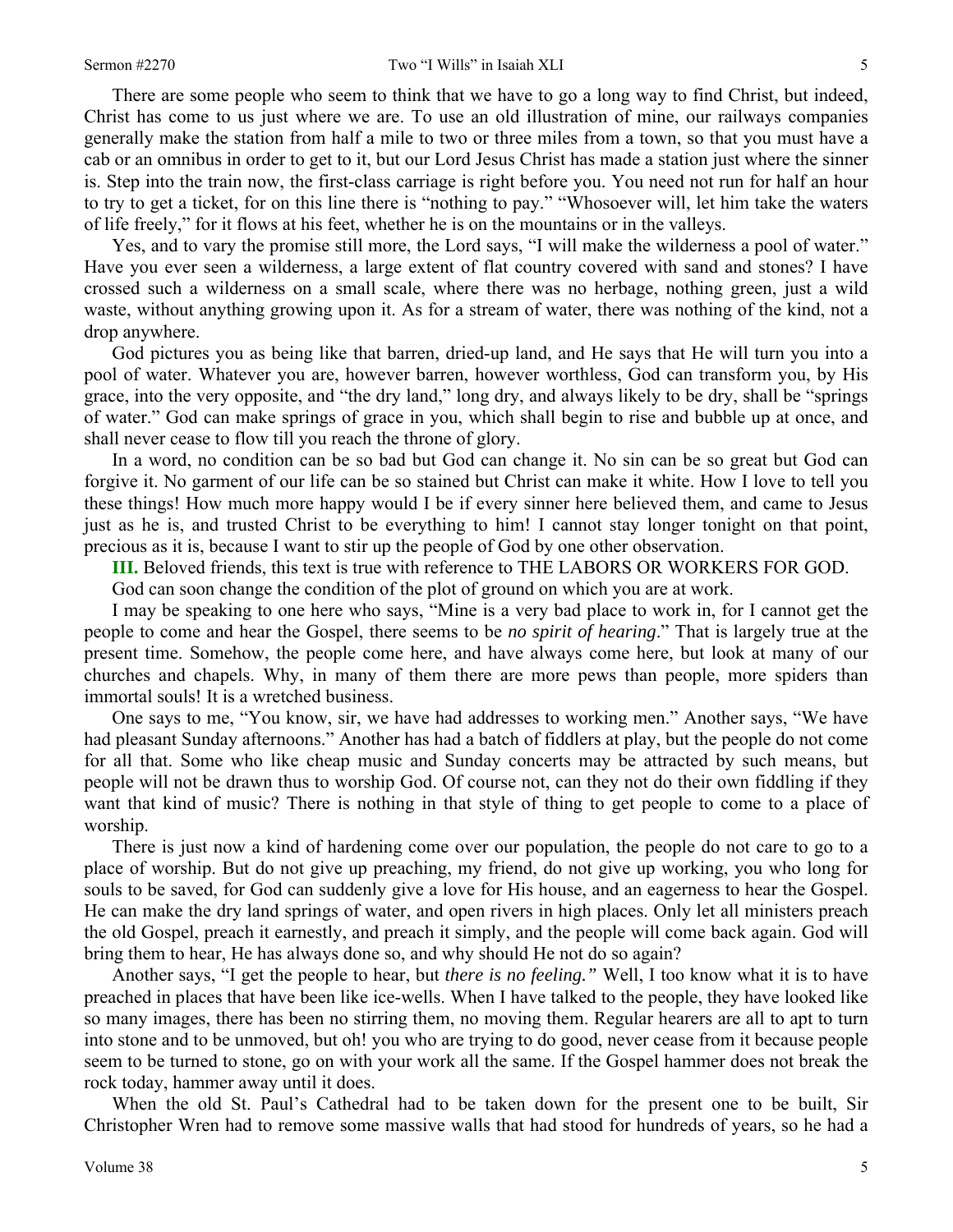battering ram, with a great mass of people, working away to break down the walls. I think that for four and twenty hours they kept right on, and there seemed to be no sign of giving way, the walls were so well built, very different from our modern walls.

The structure was like a rock, it could not be stirred, but the battering ram kept on and on and on, blow after blow, stroke after stroke, and at last the whole mass began to quiver, like a jelly, and by and by, over went the massive walls. You have only to keep on long enough, and the same thing will happen in your work.

The first blows upon the wall were not wasted, they were preparing for the others, and getting the whole structure into a condition of disintegration, and when that was done, down it came, and great was the fall thereof. Work away, brothers, work away, feeling sure that God will open rivers in high places, and fountains in the midst of the valleys. He will make the wilderness a pool of water, and the dry land springs of water.

"Well," says one, "what we want in our place is for *the ministry itself to be supplied."* Yes, that is what we want everywhere. If the minister himself is dry, what is to be done? Find fault with him, and leave him? No, dear friend, if he is a man of God, pray for him, and never rest till the Lord makes the dry land springs of water. We poor mortals, whom God has called to be preachers, are desperately dependent upon our congregations. I do not say that we rest on you first, for our chief dependence must be upon God, but a praying, loving, earnest, wakeful people will keep the minister awake, and when the people decline, and there is no life in them, it sometimes happens that the minister gets dry too.

I remember that when Mr. Matthew Wilks was comparing preachers to pens, he said that some of them spluttered, and others did not make any mark at all. "What is to be done with them?" said he, and then he answered his own question, 'Pray the Lord to dip them in the ink.'" I think that we must pray for all the pens that God would dip them in the ink again. Oh, for another baptism of the Holy Spirit, to put more divine power upon them! Then, when we begin to speak, God will open rivers in high places, and make the wilderness a pool of water.

But what is wanted too, is *the same blessing upon the helpers*. What is the preacher to do, what is the church to do, if the workers are half asleep? Sunday school teachers going through their duty with great regularity and no spirituality, people going about with their tracts when they might almost as well go about with Sunday newspapers, for they have no love to the souls of the people! What is the result if we have deacons and church officers going about without any life or spiritual power?

Well do I remember preaching in a certain place, where I was told that there was great spiritual dearth. I preached my best, and when I went down from the pulpit afterwards, there were two deacons standing against the door of the vestry, with their arms folded, and leaning back in a most comfortable attitude.

I asked them if they were deacons, and they said, "Yes." Then I said, "There is no good doing here, I suppose?" They said, "No, none." I said, "I think I know the cause of it." "Do you know the cause of it?" they asked. "Yes," I replied, "I look to the right, and I look to the left, and I see it." I do not think that the brethren liked my remark, but at the same time, I know that it was an arrow that went home to their hearts, for they became very different men afterwards, and woke up, and God blessed the place. One sleepy Christian in a church may do much mischief.

In some businesses, the whole thing is so arranged that if one person goes to sleep, all the machinery goes wrong, and I believe that it is very much so in the church of God. You have seen a number of men, standing in a long line, and pitching bricks to one another. Suppose that one of them goes to sleep? There will be a great accumulation of bricks around him, but none of them will get to the other end of the line. Sometimes we get a member of the church asleep. I would like to hurl half a brick at him, but I suppose that I must not do that, although he makes the whole work stop. No good is done because he is asleep.

One says, "I know that brother." Who is he? Would you mind just giving him a jog? Put your arm this way, and nudge Him so [describing man striking himself], and you will hit the right man, I should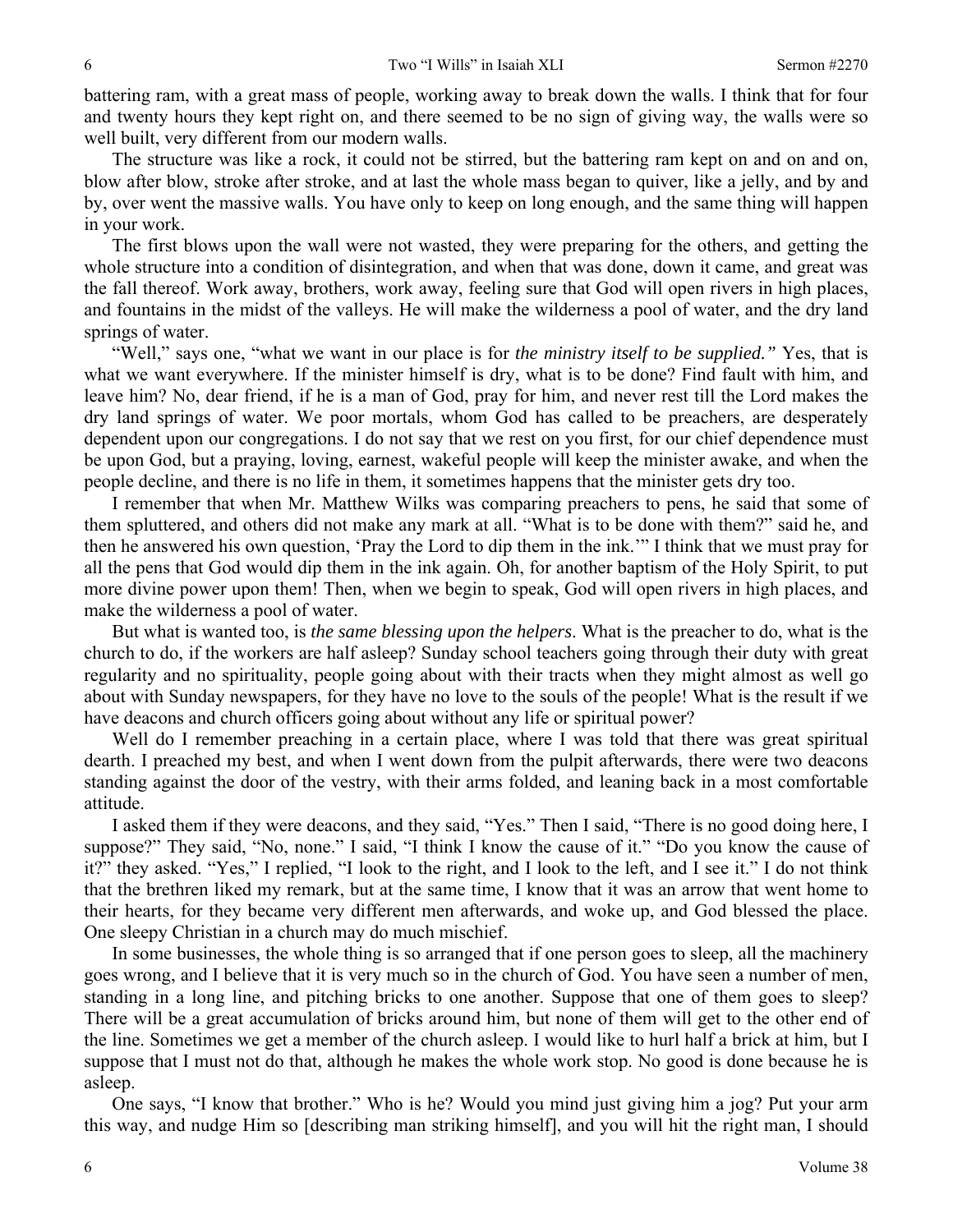not wonder. If you awake, perhaps it might be the waking up of one of the most sleepy people in the church. At any rate, it is always better to take these things to ourselves than to pass them on to anybody else. It is never well to listen for other people, the Scriptural injunction is, "Take heed unto thyself."

I pray that all the members of this church, if they have any of them been like dry land, may become springs of water. Then we may look for *a change throughout the whole congregation*. Men and women will cry out, "What must we do to be saved?" There will be plenty of people to be talked to about their souls. We shall have no difficulty in increasing the church, month by month, with such as shall be saved, and then *all the neighborhood will be transformed*.

A living church, in which God has made living springs of grace to rise, will soon turn the desert in which it is situated into quite a different region. There is need for gracious work in all the neighborhoods in which any of us live, and great need of it round this region, where once it was very much the reverse! And what part of London is there that might not make a Christian weep tears of blood? Can you pass through this great city without being distressed and alarmed by reason of its ever-increasing sin, and its decreasing fear of God?

O friends, these things cannot go on as they are! Something bad will come of it if something good and great is not soon done by the great God of mercy. Let us cry to Him in private and in public. Let us entreat the stretching out of His arm of grace, and with our prayers let us put forth earnest efforts, each one trying to bring another to Christ, and never resting—

> *"Till all the chosen race Shall meet around the throne, To bless the conduct of His grace And make His glories known."*

God bless you all, for Christ's sake! Amen.

## **EXPOSITION BY C. H. SPURGEON**

#### *ISAIAH 41:1-20*

**Verse 1.** *Keep silence before me, O islands; and let the people renew their strength: let them come near; then let them speak: let us come near together to judgment.*

God invites the people to argue with Him. He bids them first "listen" to Him, and then "speak" to Him. They had been worshipping idols, so the Lord shows them that the idols are nothing, and that all worship paid to them is a lie. He begins by asking a question—

**2-3.** *Who raised up the righteous man from the east, called him to his foot, gave the nations before him, and made him rule over kings? he gave them as the dust to his sword, and as driven stubble to his bow. He pursued them, and passed safely; even by the way that he had not gone with his feet.*

These words are supposed to allude to Cyrus, who came "from the east," and conquered "the nations," and then did good to the house of Israel. It was God who spoke of Cyrus long before he was born. What idol god has been able to utter any prophecy? Only the Most High who lives in heaven can foretell things to come. One of the best proofs of our holy religion is to be found in the prophecies which have been fulfilled to the letter in various countries, and at different periods.

Now, when they dig up old stones, that have been hidden for hundreds of years from the eyes of men, they see the proofs of how God saw into the future, and bade His prophets foretell the things that should be hereafter.

**4-7.** *Who hath wrought and done it, calling the generations from the beginning? I the LORD, the first, and with the last; I am he. The isles saw it, and feared; the ends of the earth were afraid, drew near, and came. They helped every one his neighbor; and every one said to his brother, Be of good*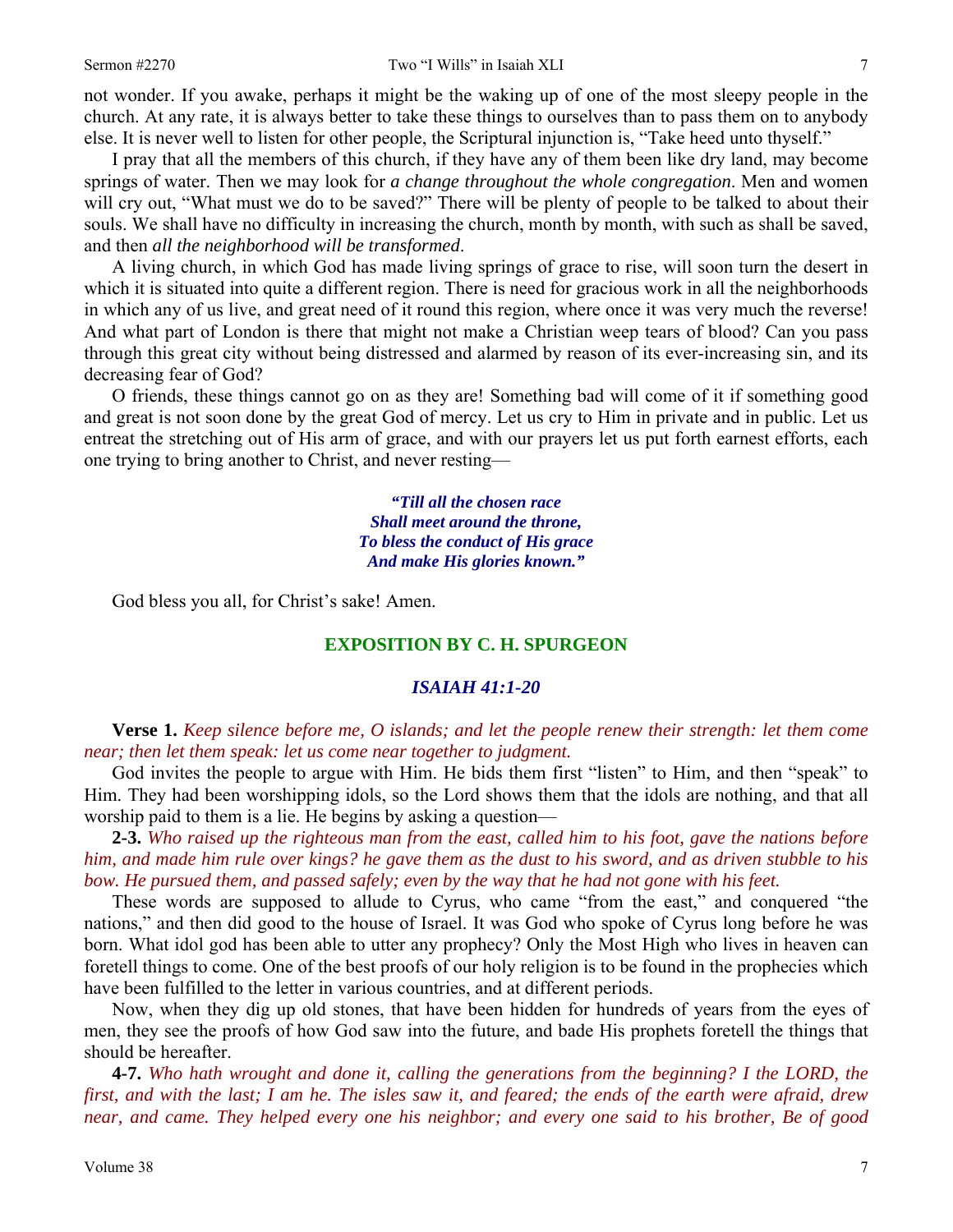## *courage. So the carpenter encouraged the goldsmith, and he that smootheth with the hammer him that smote the anvil, saying, It is ready for the soldering: and he fastened it with nails, that it should not be moved.*

A very graphic picture of the making of an idol. The people were afraid of Cyrus, so they began to appeal to their gods. A pretty god it must have been that had to be made by a carpenter! Then the wood had to be covered over with gold plates by the goldsmith, and the god would not be complete without the help of a man smoothing with a hammer and a smith smiting upon an anvil.

When it was made, they had to solder it to keep it together, and they had to get nails to fasten it in its place lest, like Dagon, it should fall down and be broken. This is nothing but literal truth, yet what a sarcasm it is upon idolatry! What good can come of idols that are made by men, idols that cannot move, and must be fixed in their places with soldering irons?

**8.** *But thou, Israel, art my servant,—*

You do not worship idols, you worship JEHOVAH, the living and true God.

**8.** *Jacob whom I have chosen, the seed of Abraham my friend.*

What a title for God to give to a man, "Abraham my friend"! Could not we also endeavor to get into God's friendship, where Abraham was, to trust and love God much, to talk with Him much, and enjoy high and holy fellowship with Him?

**9.** *Thou whom I have taken from the ends of the earth, and called thee from the chief men thereof, and said unto thee, Thou art my servant; I have chosen thee, and not cast thee away.*

To many here this verse will come home very sweetly. God is your God, and you are God's servants. He has chosen you, He will never repent of His choice, His election is never changed. "I have chosen thee, and not cast thee away," and you have chosen Him, and you will not cast Him away. By His grace, you will never leave your God, nor forsake the ways of Christ. May His mercy keep you faithful, even to the end!

**10.** *Fear thou not; for I am with thee: be not dismayed; for I am thy God:*

Where God is, there is no cause for fear, "Fear thou not; for I am with thee." That is a grand argument, "Be not dismayed; for I am thy God." Everything we need lies within the compass of those words.

## **10.** *I will strengthen thee; yea, I will help thee; yea, I will uphold thee with the right hand of my righteousness.*

Beloved believer, are you weak tonight? Claim this precious promise, "I will strengthen thee." Have you something to do that is quite beyond your strength? Take hold of this comforting word, "I will help thee." Are you ready to slip? Do you feel as if you might fall? Lean on this gracious message, "I will uphold thee with the right hand of my righteousness." Do not let these precious pearls lie at your feet to be trodden on, pick them up, and wear them, and beautify the neck of your faith with them.

**11.** *Behold, all they that were incensed against thee shall be ashamed and confounded: they shall be as nothing; and they that strive with thee shall perish.*

Your sins, your temptations, everything that would keep you out of heaven, and drive you away from God, the Lord will overcome all these enemies of yours, and deliver you.

**12-13.** *Thou shalt seek them, and shalt not find them, even them that contended with thee: they that war against thee shall be as nothing, and as a thing of nought. For I the LORD thy God will hold thy right hand, saying unto thee, Fear not; I will help thee.*

That is the second time that we have had that precious promise to forbid our fear, first in verse ten, and now in verse thirteen, "I will help thee."

**14.** *Fear not, thou worm Jacob,—*

You are earthly, groveling, weak, like a worm, yet even you need not fear, "Fear not, thou worm Jacob."

**14.** *And ye men of Israel; I will help thee,—*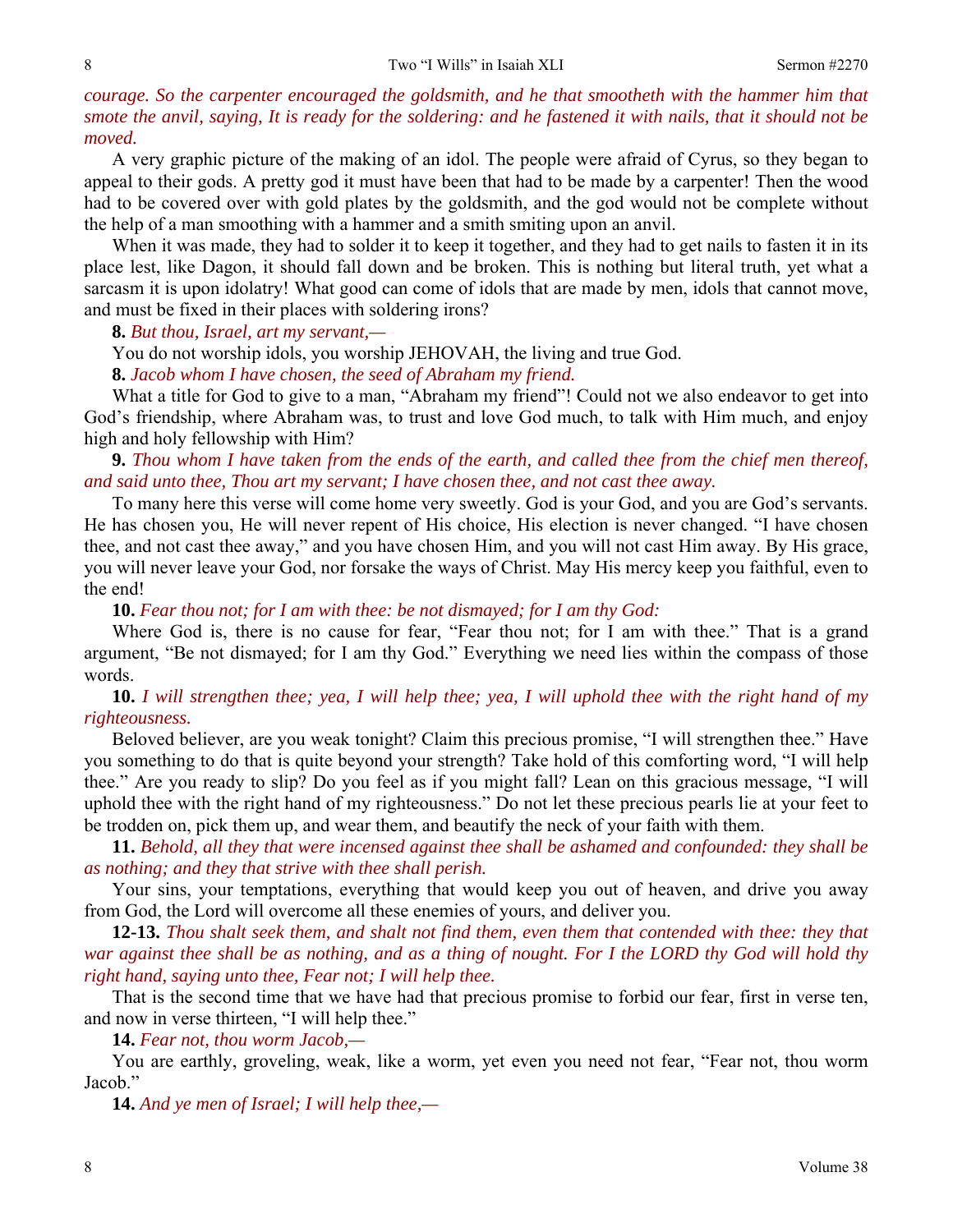That is the third time that we have had that promise, "I will help thee." "Ring that silver bell again," says the Holy Spirit to Isaiah, "let it comfort my tired ones." "I will help thee."

**14.** *Saith the LORD, and thy redeemer, the Holy One of Israel.*

I was wonderstruck, as I looked at this verse, to find it put, "Thou worm Jacob, I will help thee, saith the Lord, and thy Goel," that is the Hebrew word which is translated "Redeemer," "Thy next of kin." Is the next of kin to a worm the Almighty God? Does He undertake to be our Brother, to pay the redemption price for us, because He is our Kinsman? So the text says. Let us drink in the comfort of it, "Thy Redeemer, the Holy One of Israel." In order to become our Redeemer, the Holy One of Israel Himself became "a worm, and no man."

**15.** *Behold, I will make thee a new sharp threshing instrument having teeth: thou shalt thresh the mountains, and beat them small, and shalt make the hills as chaff.*

The Easterns drag a wooden machine over the corn to fetch out the grain from the ear. This is called a corn-drag, and they put teeth in it, similar to the teeth of a harrow. God said that He would turn His church, His people, into a new corn-drag, with teeth sharp and tearing, and that they should go against their difficulties, which were like mountains, and against their trials, which were like hills, and they would thresh them small, and make them to be like chaff.

**16.** *Thou shalt fan them, and the wind shall carry them away, and the whirlwind shall scatter them: and thou shalt rejoice in the LORD, and shalt glory in the Holy One of Israel.*

All difficulty is gone, torn to pieces small as chaff, and then winnowed away, as the chaff is blown from among the heap on the threshing floor. What a promise this is! You who fear God, believe it, go and practice it, and see if God does not make your greatest difficulties utterly disappear.

Now come two sweet verses—

**17-18.** *When the poor and needy seek water, and there is none, and their tongue faileth for thirst, I the LORD will hear them, I the God of Israel will not forsake them. I will open rivers in high places, and fountains in the midst of the valleys: I will make the wilderness a pool of water, and the dry land springs of water.*

See what God can do? Men are thirsty, they have no water, and lo! on a sudden, behold rivers, fountains, springs, pools, floods, for God does nothing by halves. He is an all-sufficient, overflowing God. When He gives, He gives like a king. He does not measure His gifts of water by the pint and by the gallon, but here you have pools, and springs, and rivers. When He has given waters, He will give trees to grow by the waters. When God gives a blessing, He makes other blessings to spring out of it.

**19.** *I will plant in the wilderness the cedar, the shittah tree, and the myrtle, and the oil tree; I will set in the desert the fir tree, and the pine, and the box tree together.*

Making a paradise of streams of water and lovely trees, evergreen trees of the most comely aspect, and of great variety. See what God can do. Where there was a wilderness, where there were hills and valleys, and all was dry and parched, He makes woods and forests, rivers and fountains. He can do all things. Oh, that we had faith in Him! But we forget Him, we turn not to Him, we look everywhere but to God, we try every method except that of trusting in the living God. Have we a God? If so, why do we act as we sometimes do?

Martin Luther was a very cheerful man, as a rule, but he had terrible fits of depression. He was at one time so depressed that his friends recommended him to go away for a change of air, to see if he could get relief. He went away, but he came home as miserable as ever, and when he went into the sitting room, his wise wife, Kate—Catherine von Bora—was sitting there, dressed in black, and her children round about her, all in black. "Oh, oh!" said Luther, "who is dead?" "Why," said she, "doctor, have not you heard that God is dead? My husband, Martin Luther, would never be in such a state of mind if he had a living God to trust to." Then he burst into a hearty laugh, and said, "Kate, thou art a wise woman. I have been acting as if God were dead, and I will do so no more. Go and take off thy black." If God be alive, why are we discouraged? If we have a God to look to, why are we cast down? Let us rejoice and be glad together, for God will do all that He has promised, for this reason—